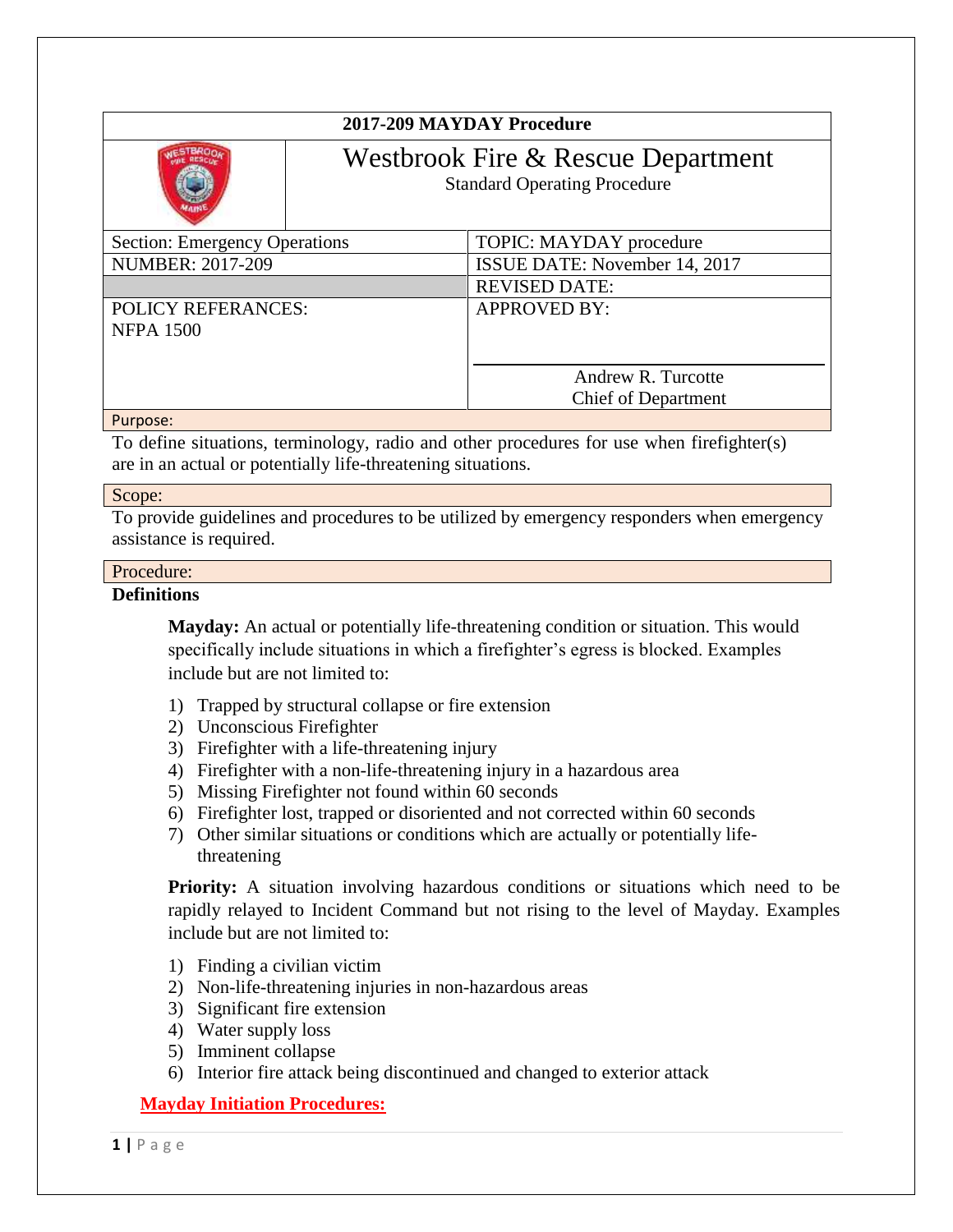When a firefighter is involved with a situation which he/she believes to be a Mayday he/she shall immediately transmit this over his/her radio as follows:

# **Declaring a Mayday:**

Unit declaring the mayday shall transmit **"Mayday, Mayday, Mayday this is [radio designation] with Mayday traffic".** Upon this transmission, **ALL FIREGROUND** radio traffic shall cease immediately. Command shall answer the Mayday traffic. If Command does not immediately acknowledge the Mayday and appears to have not heard the transmission, than other personnel may briefly notify Command of the traffic, in person when appropriate. When answered by Command the unit declaring the Mayday shall transmit the following information to Command, preferably in this order:

- 1) Name
- 2) Location
- 3) Air Supply Remaining/Assignment
- 4) Resources or assistance needed

## **Actions of Personnel Declaring a Mayday:**

After declaring a Mayday and communicating with Command as outlined above, personnel who are in a Mayday situation should take the following steps:

- 1) Activate PASS device. This will make it easier for rescuers to find missing or trapped firefighters, even if they are unconscious. The PASS should be turned off when communicating over the radio. When lost or trapped firefighters are reached by a rescue team the PASS devices should be returned to automatic.
- 2) Stay together as a group. One group of firefighters is easier to find than individuals and the team possesses more ability to accomplish any self-rescue.
- 3) Search for an exit, stay on the walls. Self-rescue is always an option and search crews will be following walls on the way in to you.
- 4) If an exit cannot be found, find a safe location. A room with a door which can be shut to slow the fire is preferable to an open area. Some areas of a collapsed structure are more stable than others.
- 5) If staying put, lay on your side with your head toward the wall and your feet projecting into the room, in a corner if possible. This will improve your chances of being found as well and will put you in the safest spot.
- 6) Attempt to signal by tapping your tools on floor, pipe or hard surface, flashing lights etc.
- **7)** Conserve your air supply by controlling your breathing. Reduce physical exertion as part of your air management.

## **Actions of Command after Receiving Mayday:**

After receiving a Mayday and communicating with unit(s) involved as outlined above, Command should take the following steps as appropriate:

1) Have Fire Alarm transmit an alert tone and announce that a Mayday is in progress with a brief description of the situation.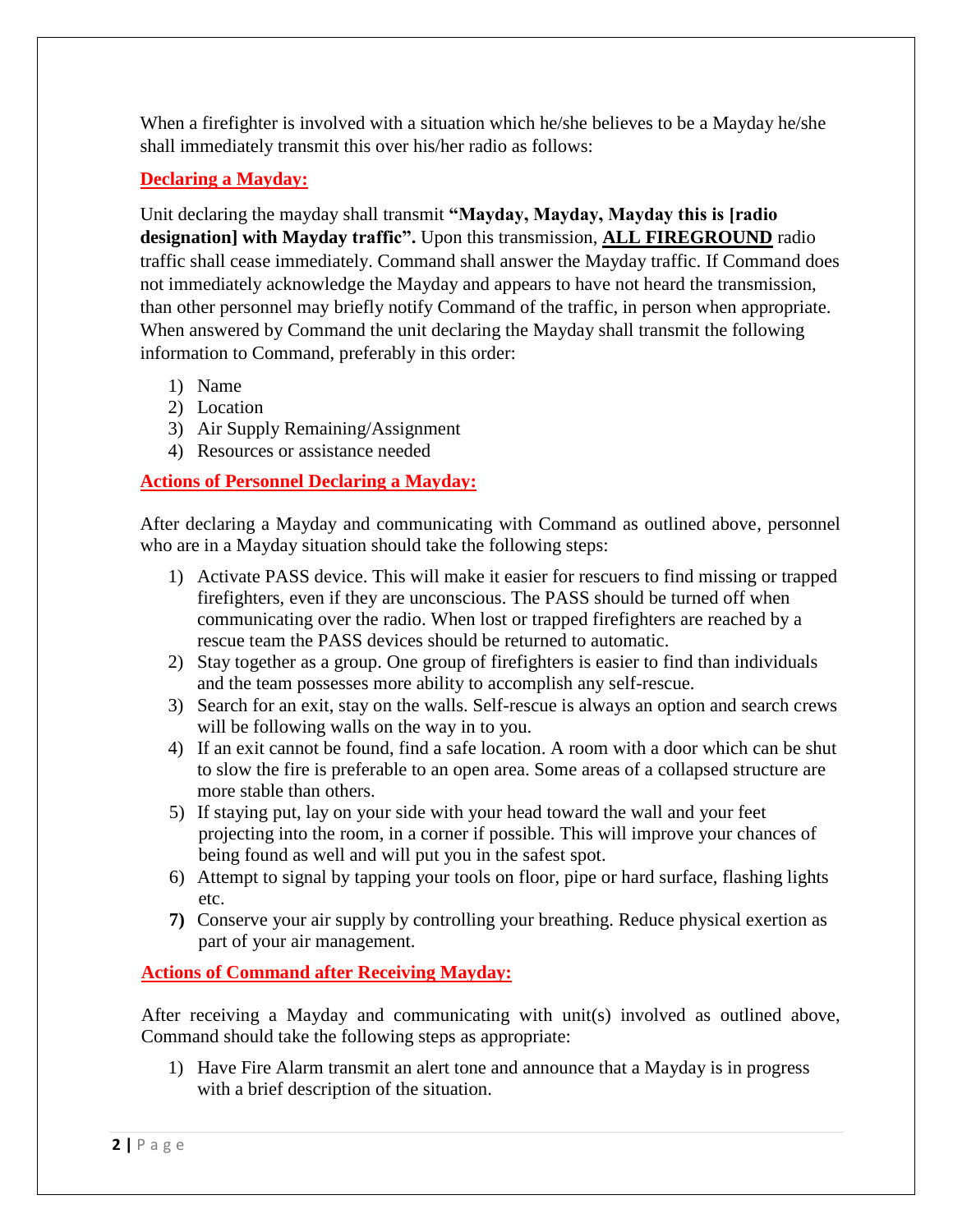- 2) Radio Silence shall be implemented, only radio traffic pertinent to the Mayday is allowed.
- 3) Commit the Rapid Intervention Team (RIT) as appropriate.
- 4) Conduct a Personnel Accountability Report (PAR) to account for all units.
- 5) Assign a Mayday Officer to oversee the mayday including, as appropriate, communications with the Mayday unit(s). Do not ask Mayday units to change radio channels. Move other units to a different channel such as State Fire.
- 6) Request an additional alarm.
- 7) Assign a second Rapid Intervention Team to stand by.
- 8) Assign an EMS unit to the Rescue Sector for the Mayday firefighter(s) only.
- 9) Assign an Operations Officer to handle the ongoing suppression activities.

## **Actions of other Personnel when a Mayday is in Progress:**

When a Mayday situation has been declared, non-involved personnel shall respond as follows:

- 1) Remain at assigned location and function until reassigned.
- 2) Those not involved in the Mayday, will switch their operating frequency to State Fire.
- 3) Stay off the radio Mayday radio traffic only, use runners to communicate normal operations.
- 4) Conduct a PAR in your area.
- 5) Reduce high risk operations.

#### **Clearing a Mayday:**

Only Incident Command can clear a Mayday situation and only after the following actions:

- 1) Conduct a PAR to account for all units including RIT and Mutual Aid.
- 2) Ensure that a RIT is ready to continue operations.
- 3) Have Fire Alarm sound an alert tone and announce that the Mayday operation is concluded and to resume normal fire ground operations.

### **IMS note:**

It is the intent that Mayday communication initially be handled at the highest on scene level. Normally this will be the Command designation. In larger incidents such as HAZ-MAT incidents this level may be the Operations designation. The intent is to bypass multiple levels of supervisors to achieve rapid results at the highest appropriate level.

### **Priority Initiation procedures:**

When a firefighter is involved with a situation which he/she believes to be a priority situation he/she shall immediately transmit this over his/her radio as follows:

### **Priority situations:**

Unit needing to contact Command or a Sector Officer with the information shall transmit **"[radio designation] to Command with priority traffic.** Upon this transmission, ALL non-Mayday FIREGROUND radio traffic shall cease immediately. Command or the Sector